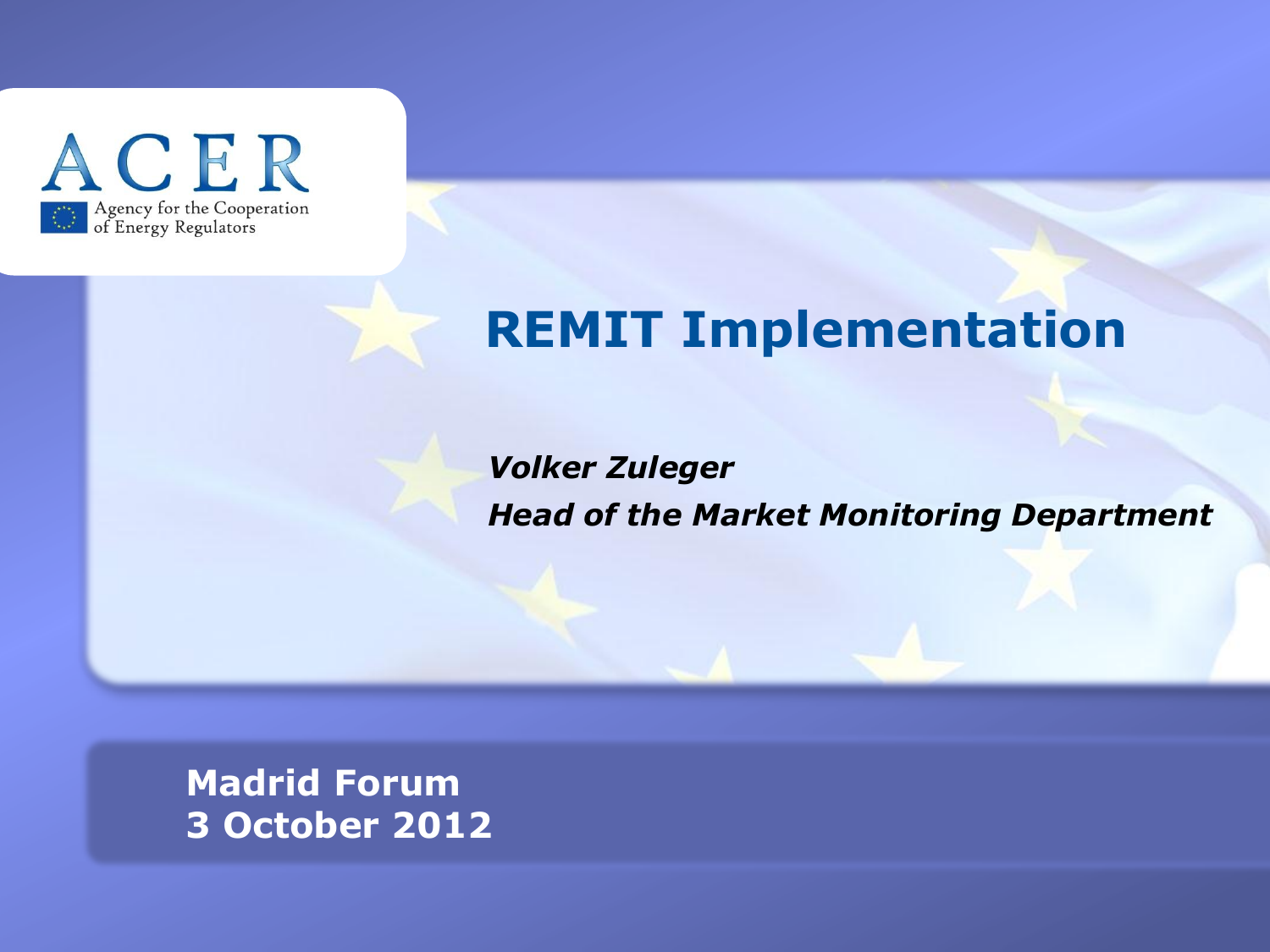

# **Timeline of REMIT implementation**



| Winter | Summer | Summer |
|--------|--------|--------|
| 2011   | 2012   | 2013   |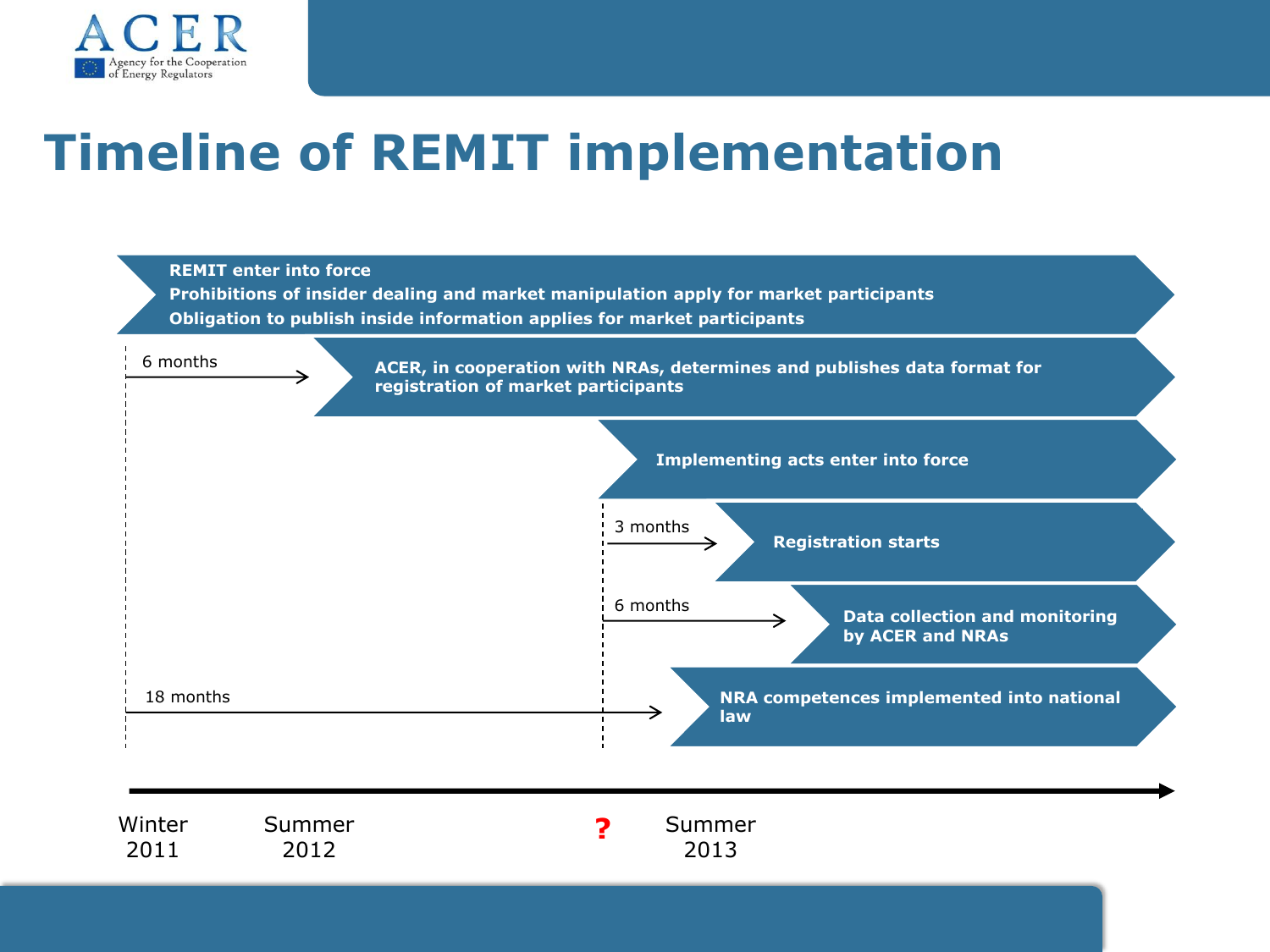

# **Implementation Priorities for H2 2012**<br>
• Notifications and transparency

- Notifications and transparency<br>• 2<sup>nd</sup> edition of ACER Guidance
- 
- Recommendations on Record of Transactions and Implementing Acts
- Stakeholder engagement (e.g. expert groups, workshops)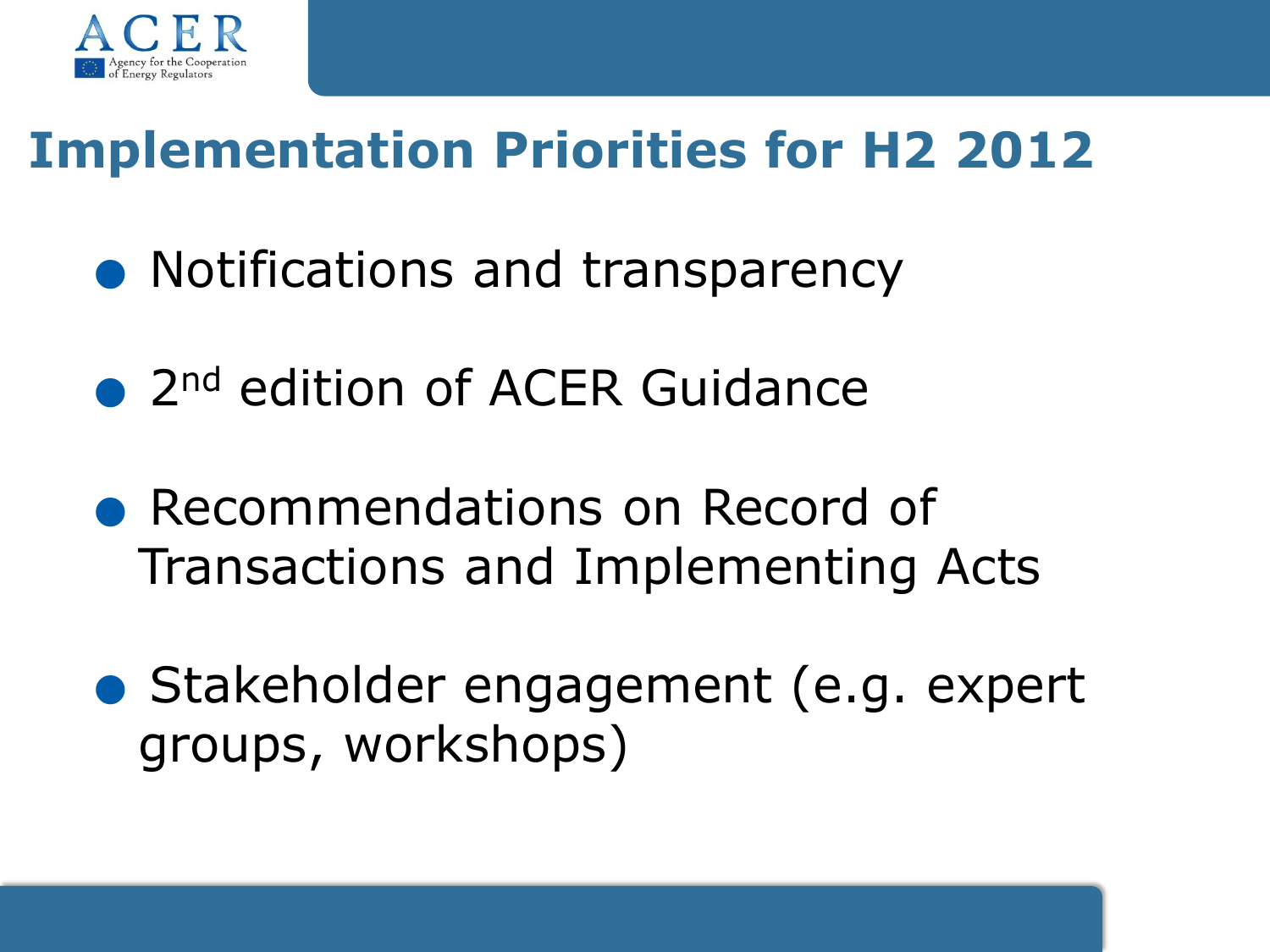

# **2nd edition of the ACER Guidance on the application of REMIT – Scope**

- According to REMIT, ACER shall:
	- » "aim to ensure that national regulatory authorities carry out their tasks under [REMIT] in a coordinated and consistent way"
	- » "publish non-binding guidance on the application of the definitions set out in Article 2 [of REMIT], as appropriate"
- The 2<sup>nd</sup> edition of the Guidance, published on 28 September, covers both aspects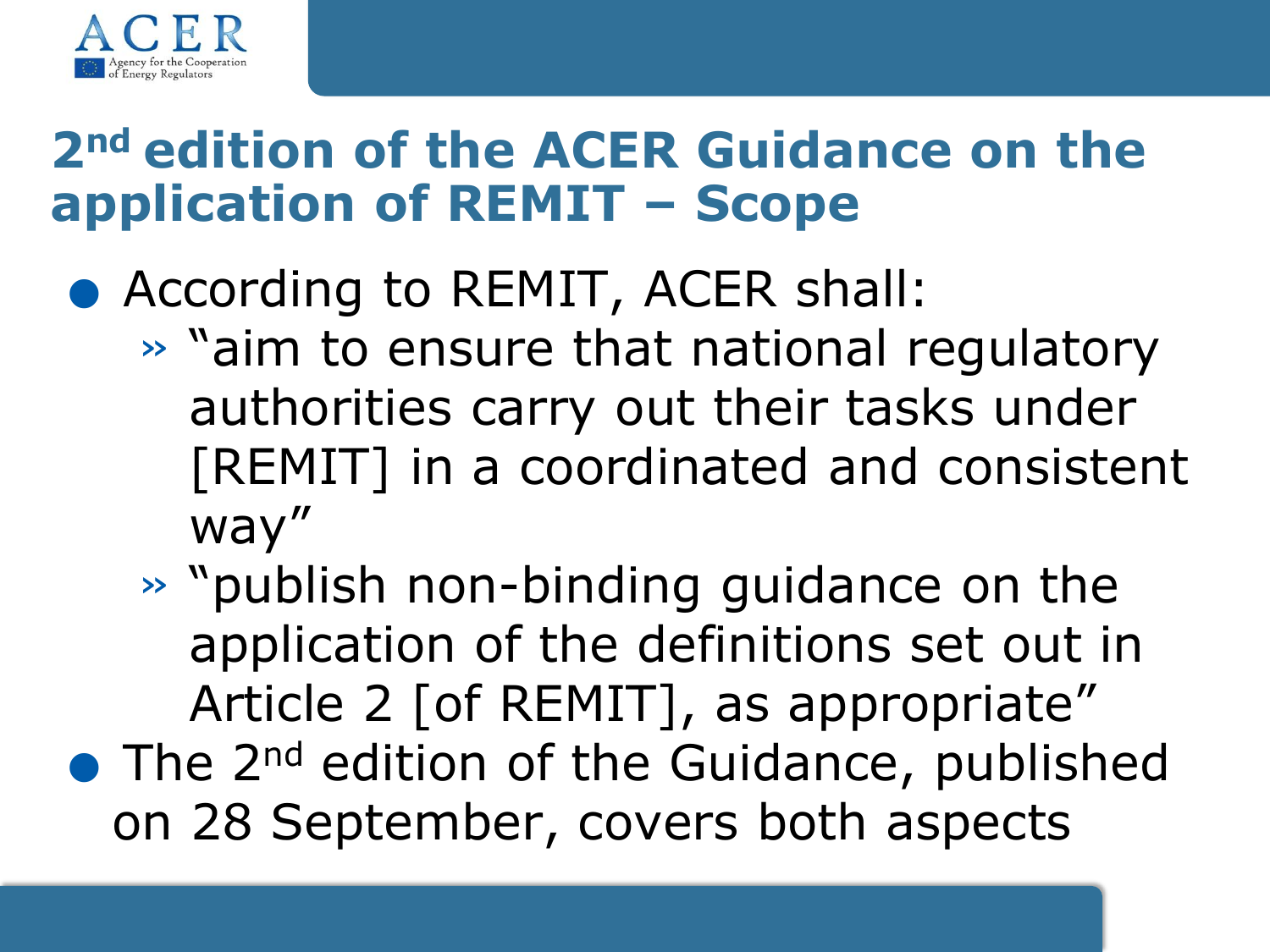

# **2nd edition of the ACER Guidance on the application of REMIT – General overview 2<sup>114</sup> edition of the ACER Guidance<br>application of REMIT – General o**<br>• The 2<sup>nd</sup> edition of the Guidance covers:

- - » the scope of REMIT in relation to financial regulation
	- » the application of definitions of wholesale energy market, wholesale energy product, market participant, inside information and market manipulation
	- » the application of the obligation to disclose inside information
	- » the application and implementation of the prohibitions against market abuse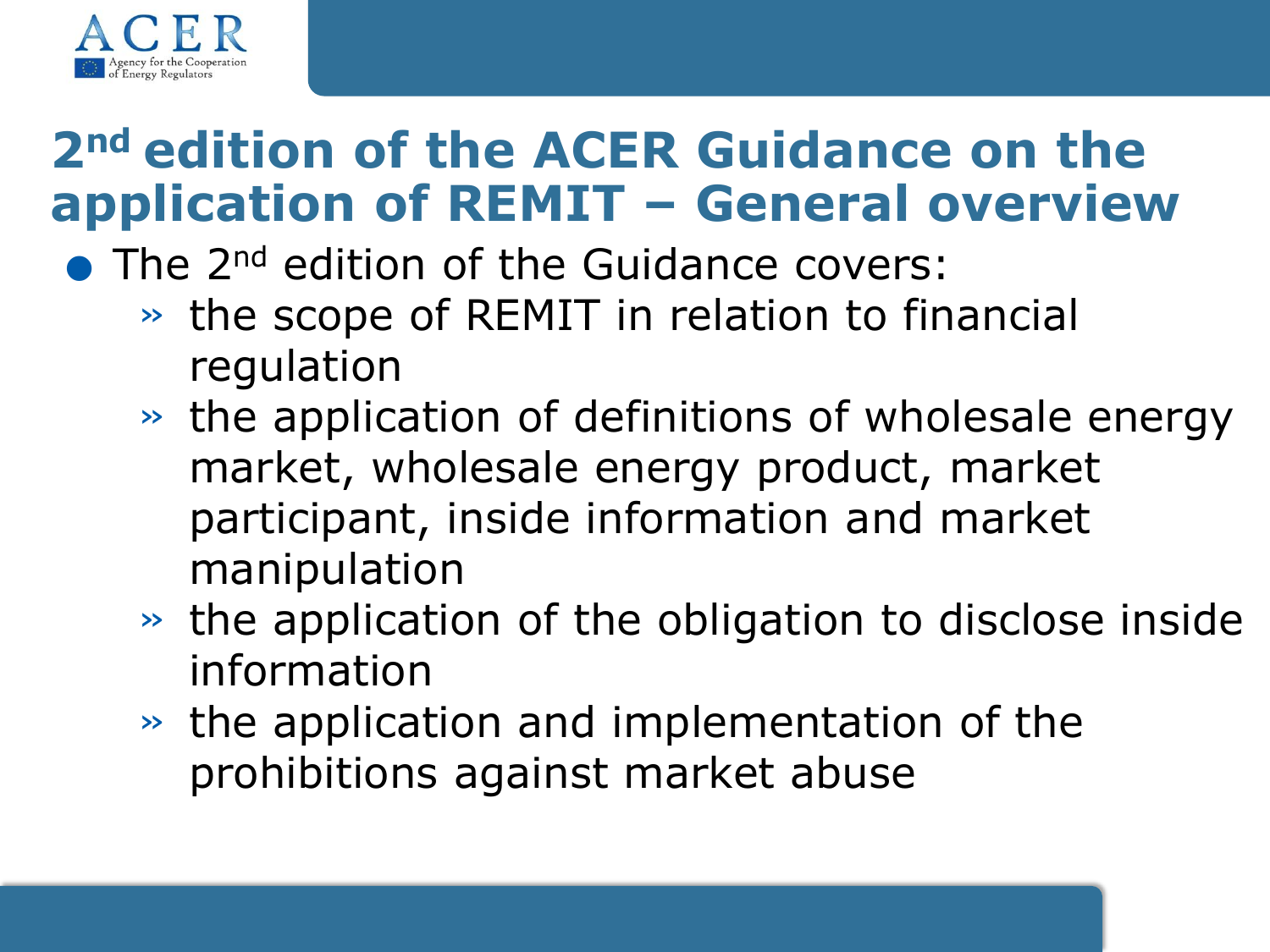

# **2nd edition of the ACER Guidance on the application of REMIT – Gas specific issues application of REMIT – Gas specific issue<br>• Application of the definition of market participants to**

- SSOs and LSOs • Application of the definition of market participants to<br>SSOs and LSOs<br>• Application of REMIT to market participants from non-EU
- and non-EEA Member States ■ Application of REMIT to market participants from<br>
and non-EEA Member States<br>
■ Examples of inside information in the gas sector,<br>
including a bast prestice example of Ursent Marks
	- including a best practice example of Urgent Market Message (UMM) for the disclosure of inside information in the wholesale gas market
- .Application of the Accepted Market Practices regime as a possibility for NRAs, in coordination with the Agency, to define indicative thresholds for the relevant gas market and to nominate inside information platforms at regional or national level
- Application of the exemption of Article  $3(4)(b)$  of REMIT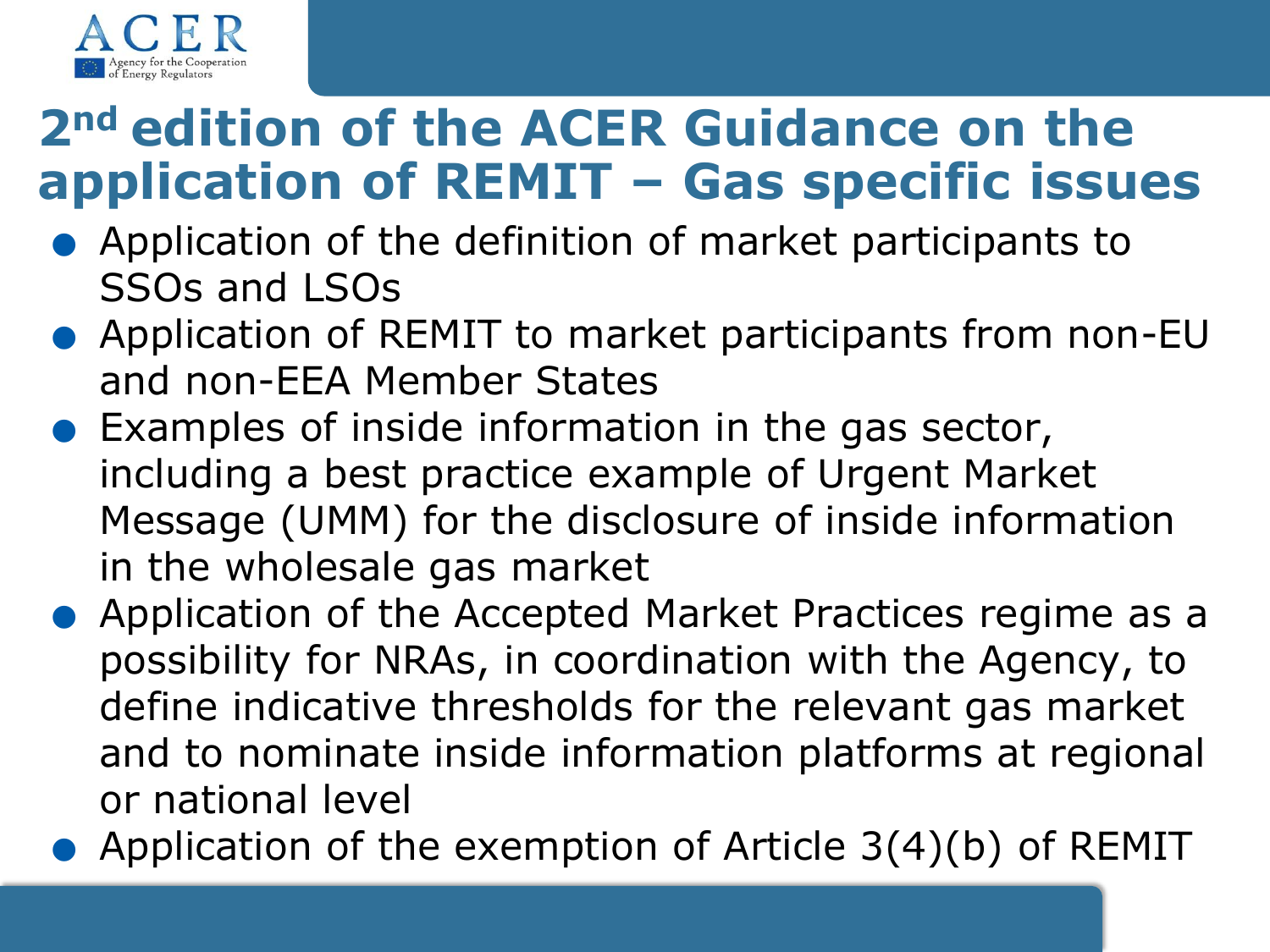

# **Recommendations to the Commission of<br>the Record of Transactions: Procedure (<br>• The Agency may make recommendations to the Commission as to the records of transactions Recommendations to the Commission on the Record of Transactions: Procedure (1)**

- Commission as to the records of transactions, including orders to trade
- **Scope of records of transactions depends on other** specificities of the implementing acts, ACER Recommendations therefore also address other aspects of implementing acts

# **Public consultation:**

- » held between 20 June and 6 August 2012
- » 51 responses from 58 stakeholders
- » public workshop held on 19 July 2012 in Ljubljana with around 100 participants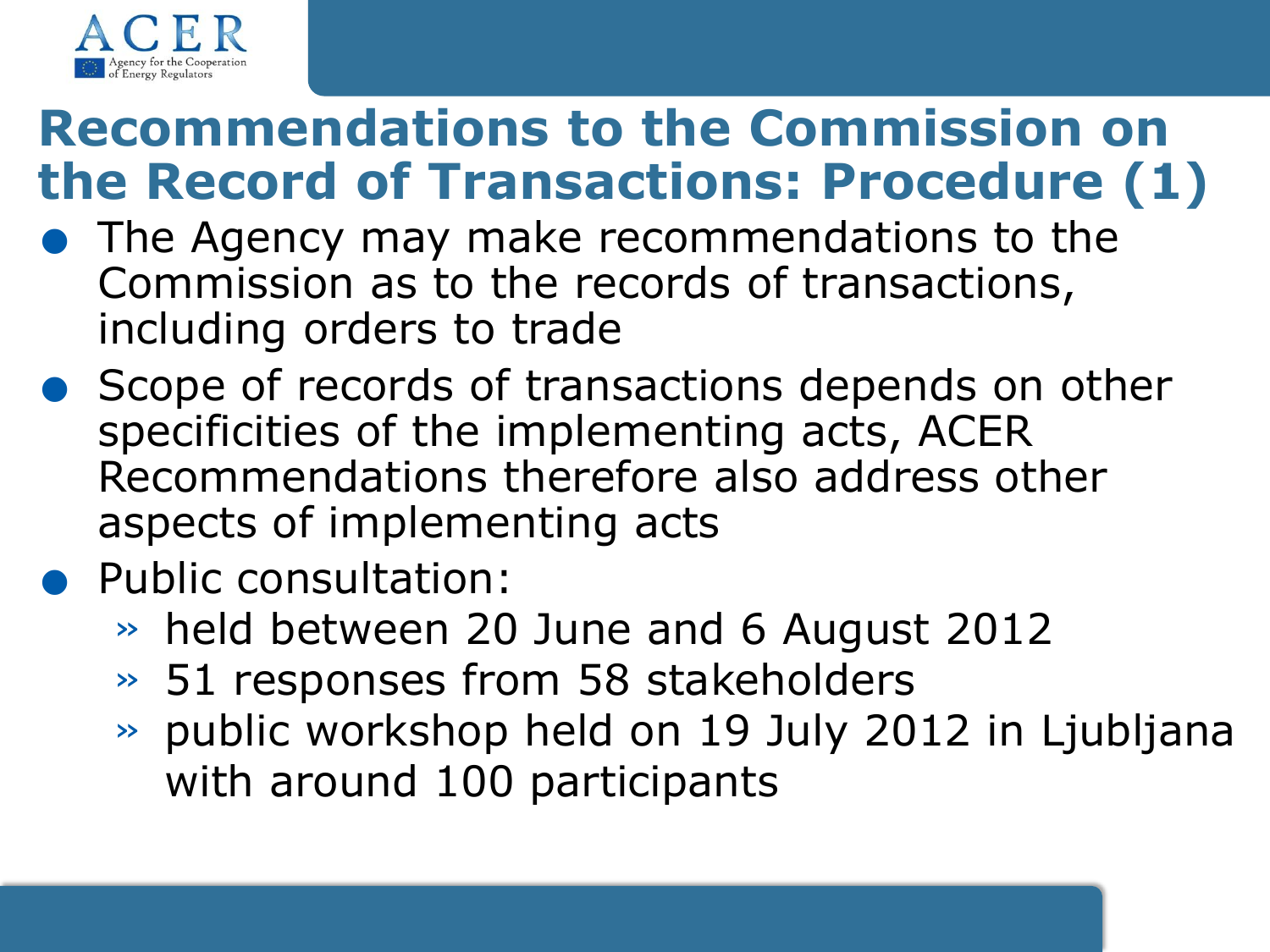

# **Recommendations to the Commission on**

- **the Record of Transactions: Procedure (2)**<br>
 Advice from REMIT Ad hoc expert groups with<br>
representatives from market participants and energy representatives from market participants and energy exchanges taken into account
	- . Recommendations accompany DG ENER's public consultation on the implementation of a data and transaction reporting framework for wholesale energy markets launched on 14.09.2012
	- **.** Recommendations will be published in the beginning of October 2012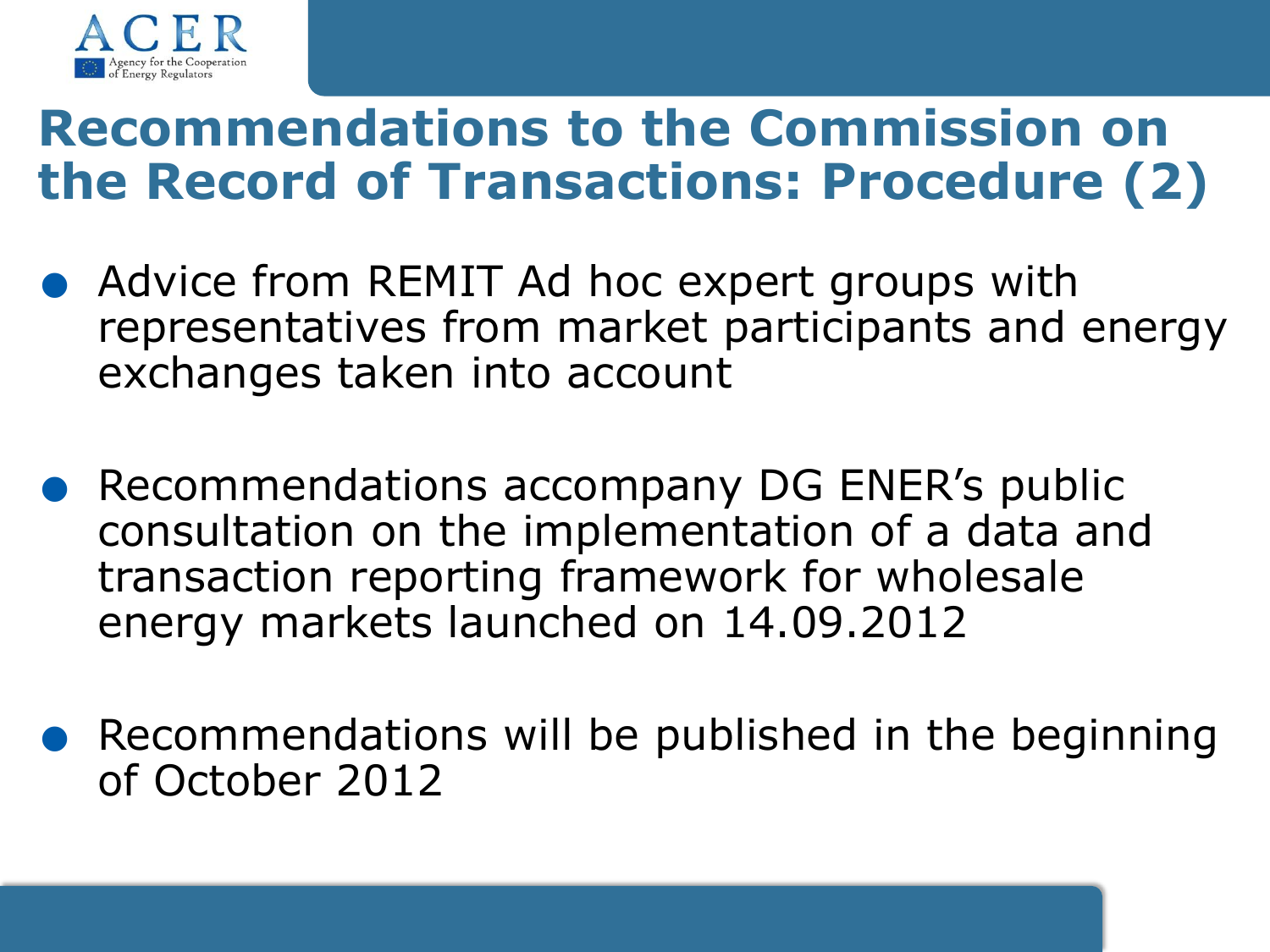

- **Recommendations: Content (1)**<br>  **Recommendations on Records of Transactions** Recommendations on Records of Transactions<br>• Proposing definitions of crucial terms for the data
	- collection under REMIT to avoid ambiguity for the market participants subject to reporting obligations
	- .Distinguishing between records of transactions in standardised and in non-standardised energy commodity contracts as regards the reporting channels, the details and the timing to report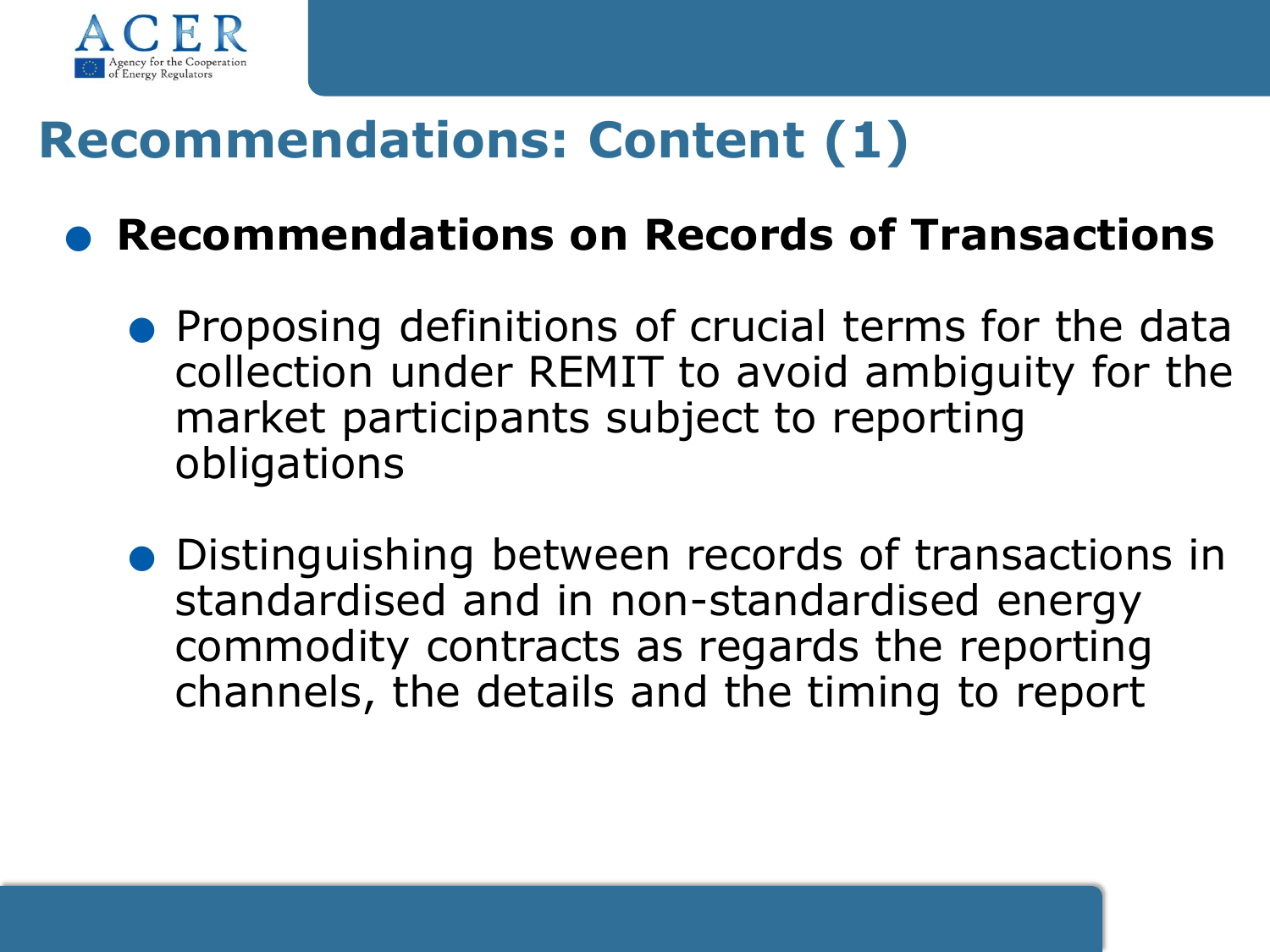

# **Recommendations: Content (2) Recommendations: Content (2)**<br> **• Recommendations on Records of**

# **Transactions**

- **Foreseeing Records of Transactions, including** orders to trade at organised market places, for
	- » Records of Transactions, including orders to trade, in wholesale energy contracts executed, or placed, at Organised Market Places,
	- » Records of Transactions in standardised energy commodity contracts, including derivatives,
	- » Records of Transactions in non-standardised energy commodity contracts and
	- » Scheduling/Nomination data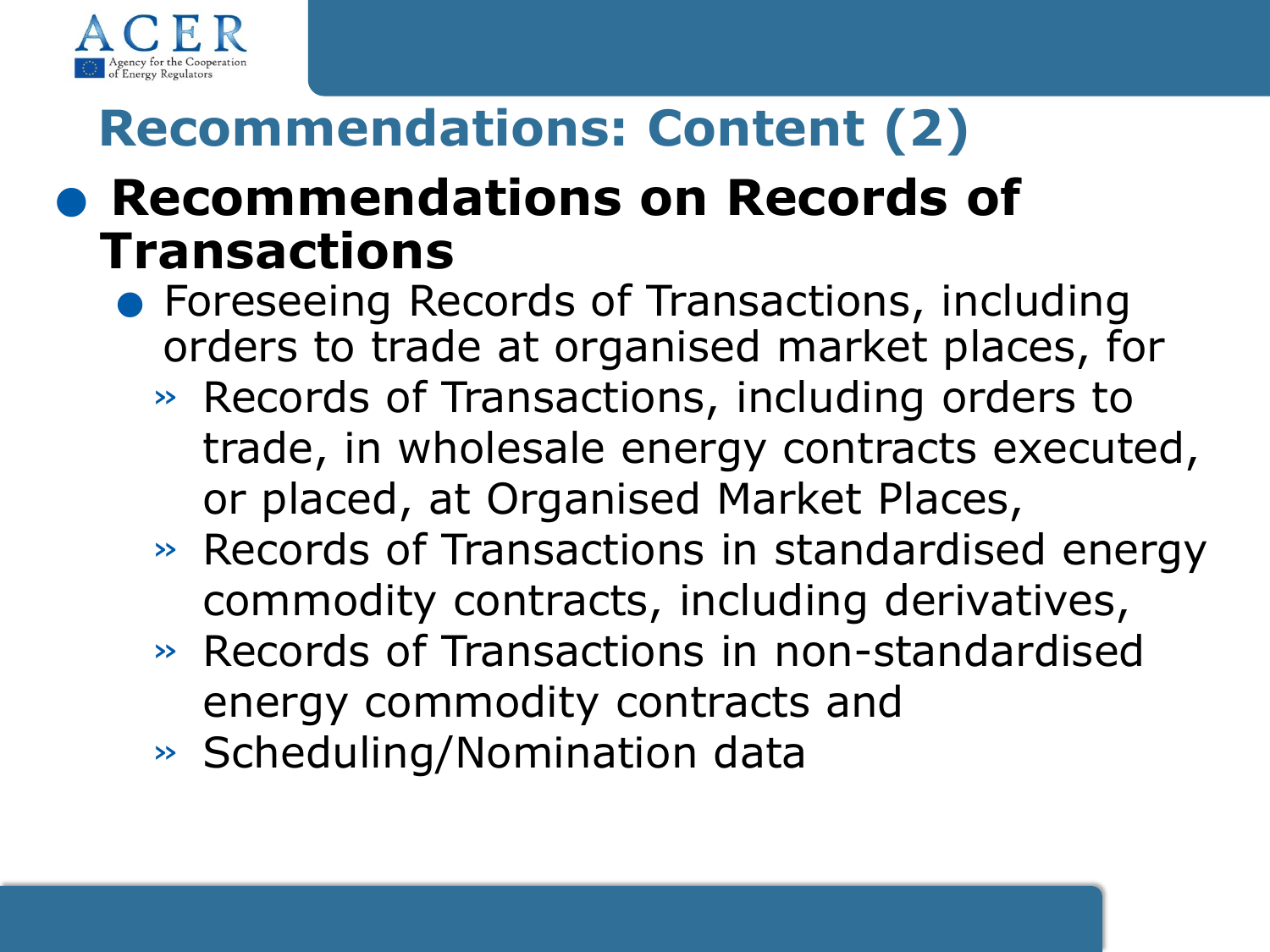

# **Recommendation: Content (3)**

- Recommendation: Content (3)<br>• Recommendations on a list of contracts and<br>derivatives to be reported **derivatives to be reported Recommendations on a list of contracts and<br>derivatives to be reported<br>•** Application of definition of financial instruments of
	- MiFID for derivatives to ensure compliance with EU financial market rules MiFID for derivatives to ensure compliance with EU<br>financial market rules<br>• Broad definition of energy commodity contracts to
	- be reported in the implementing act, but • Broad definition of energy commodity contra<br>be reported in the implementing act, but<br>• Establishment of an ACER list of reportable<br>wholesale energy contracts
	- wholesale energy contracts • Establishment of an ACER list of reportable<br>wholesale energy contracts<br>• Phased approach of reporting of such contracts
	-
	- Development of a product taxonomy for energy commodity contracts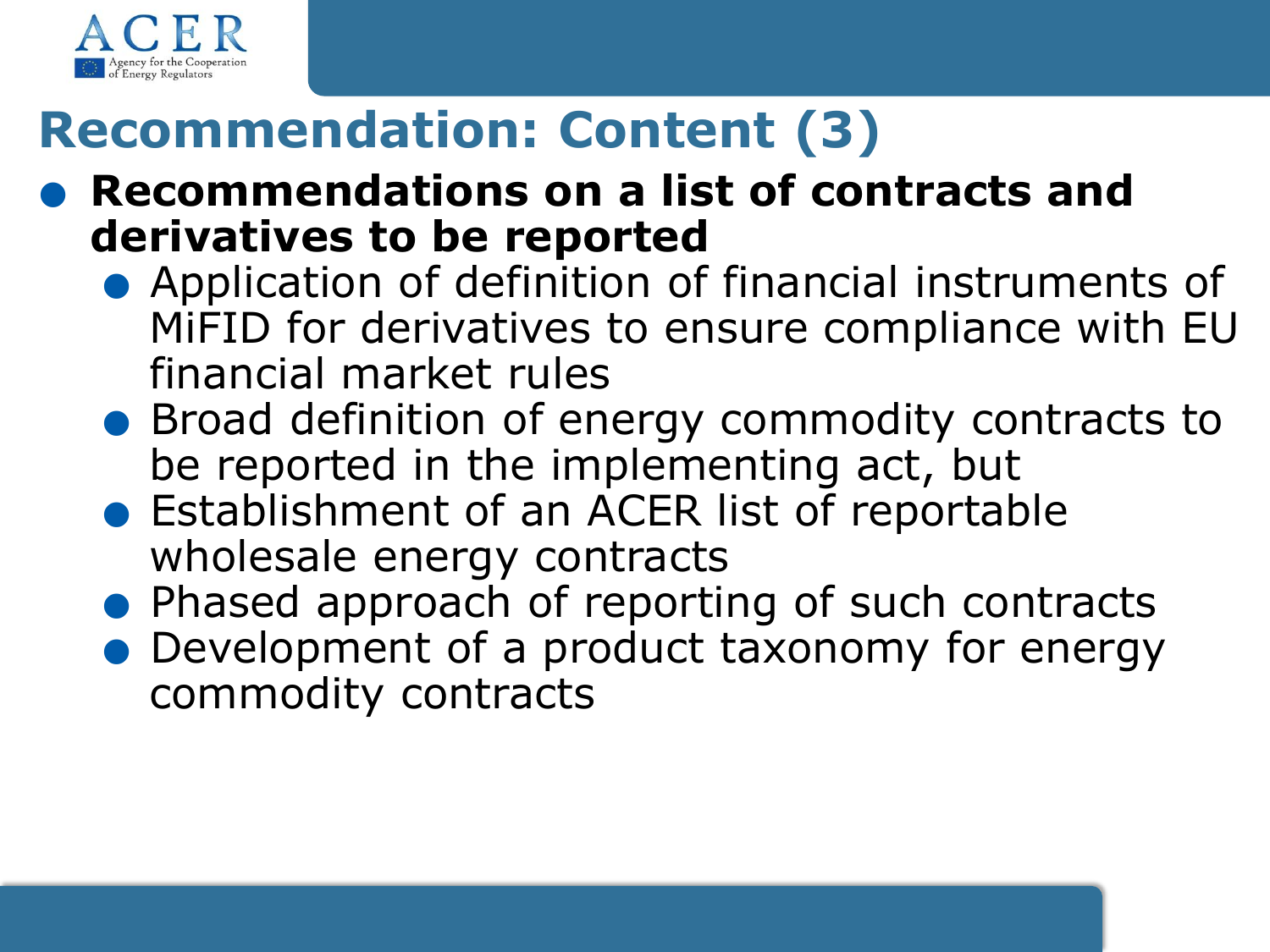

# **Recommendation: Content (4)**

#### .**Recommendations on de minimis**

- List of contracts to be reported should already exclude contracts based on feed-in<br>tariffs and at administratively-fixed prices<br>• Consideration of a de minimis threshold for<br>small producers baying an installed tariffs and at administratively-fixed prices
	- small producers having an installed capacity of up to 10 MW, trading only this capacity outside organised markets, and acting individually in the market, degressively falling to 5 MW and to 2 MW every two years of application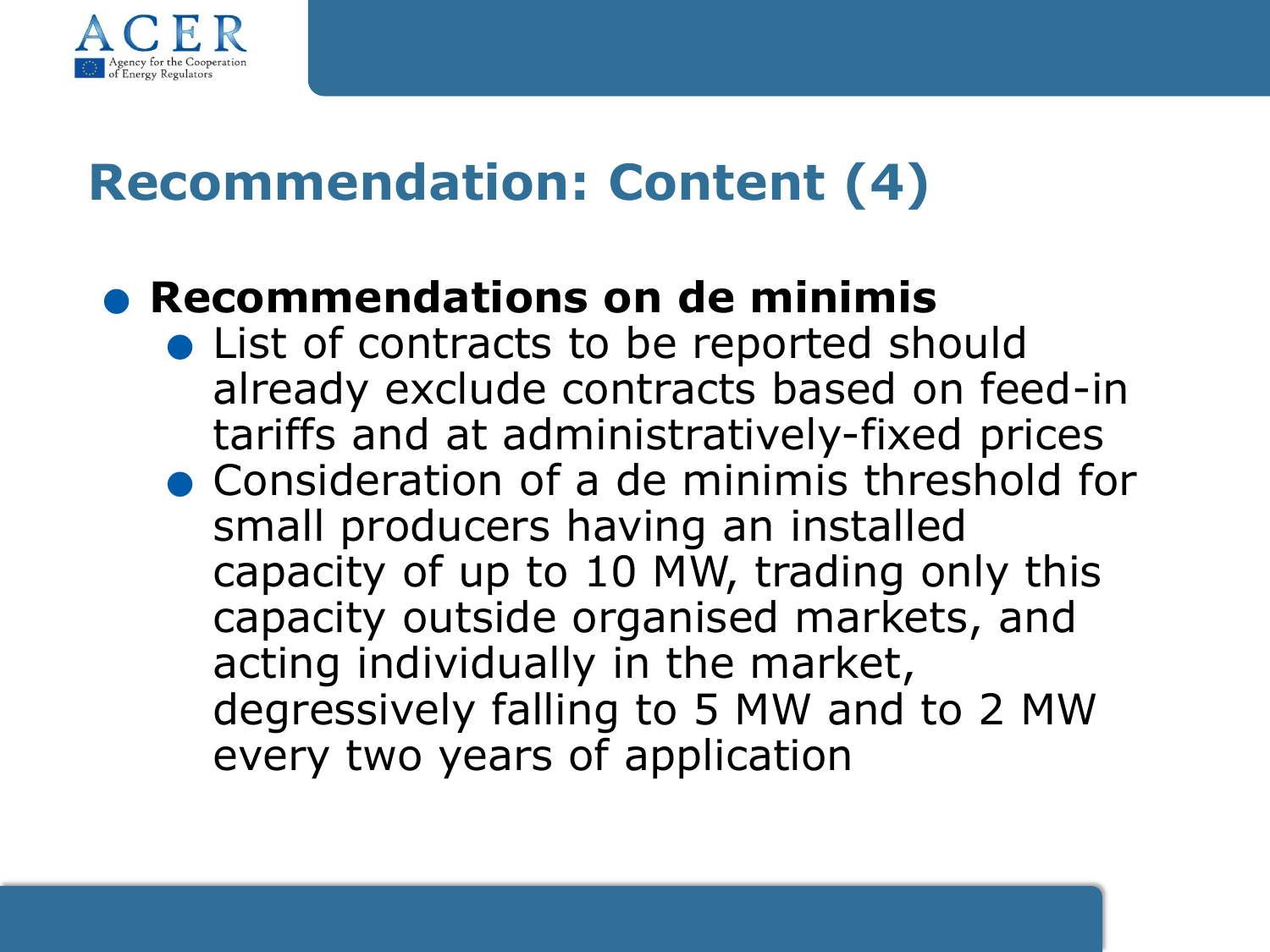

# **Recommendation: Content (5) Recommendation: Content (5)**<br>• Reporting of records of transactions, **including orders to trade through the following reporting channels:**

- Records of Transactions, including orders to trade, in wholesale energy contracts executed, or placed, at Organised Market Places *through organised market places or third parties within one working day*,
- **Confirmations of Records of Transactions in standardised** Wholesale Energy Contracts, including Derivatives *through trade repositories, trade reporting systems or clearing houses within one working day*,
- Confirmations of Records of Transactions in nonstandardised energy commodity contracts *through only one party of the contract within one month* and • Scheduling/Nomination data *through TSOs or third parties on their behalf within one working day.*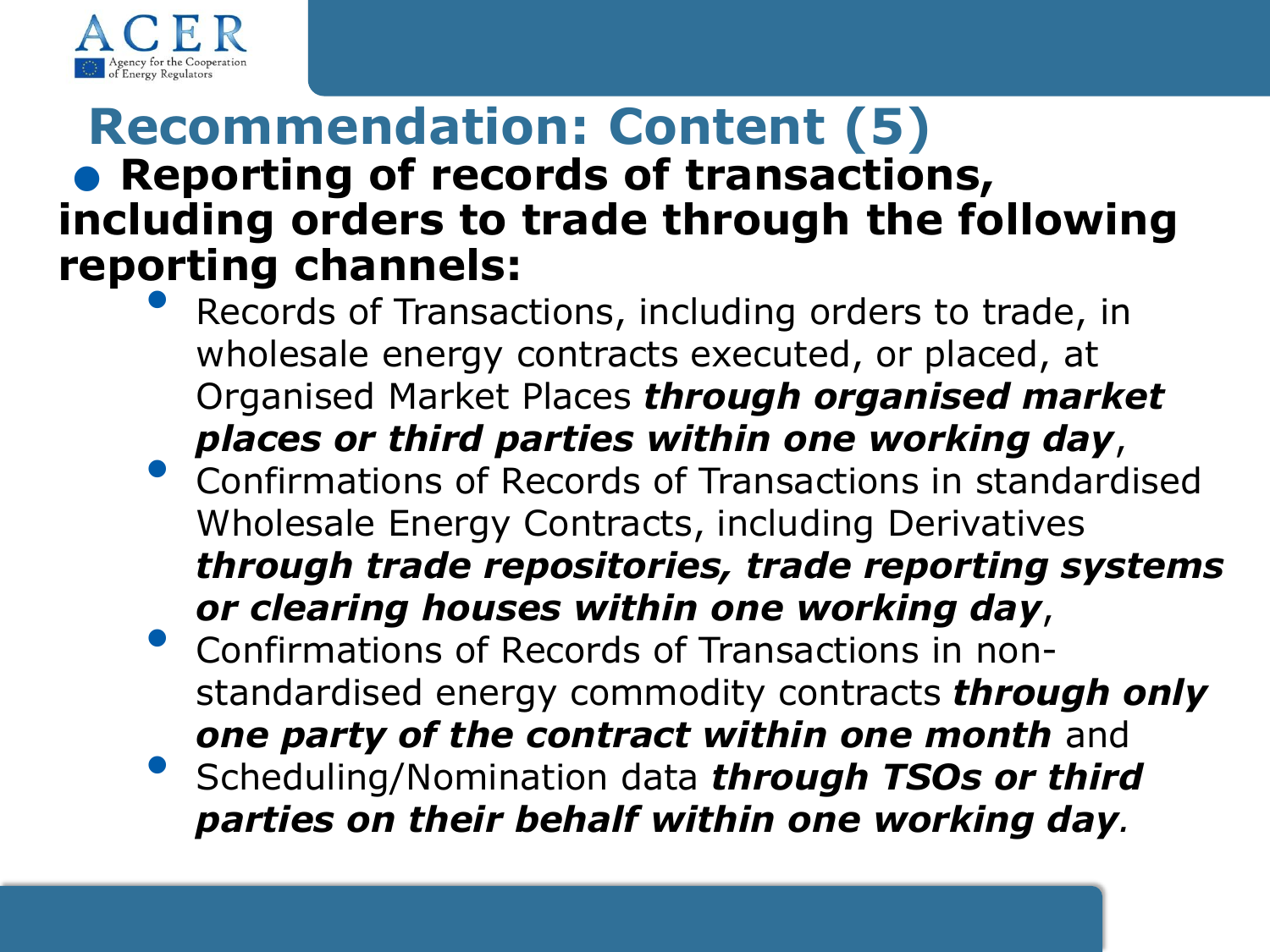

# **Stakeholder involvement**

- . ACER works closely with NRAs, ESMA, financial supervisory authorities and competition authorities on topics related to the implementation of REMIT, such as data collection, IT and market surveillance
- . The Agency has organised public workshops and launched a public consultation on its draft recommendations on the records of transactions in the beginning of summer 2012
- . The extensive involvement of stakeholders has provided the Agency with important input on the implementation of REMIT and will be continued in the further REMIT implementation process